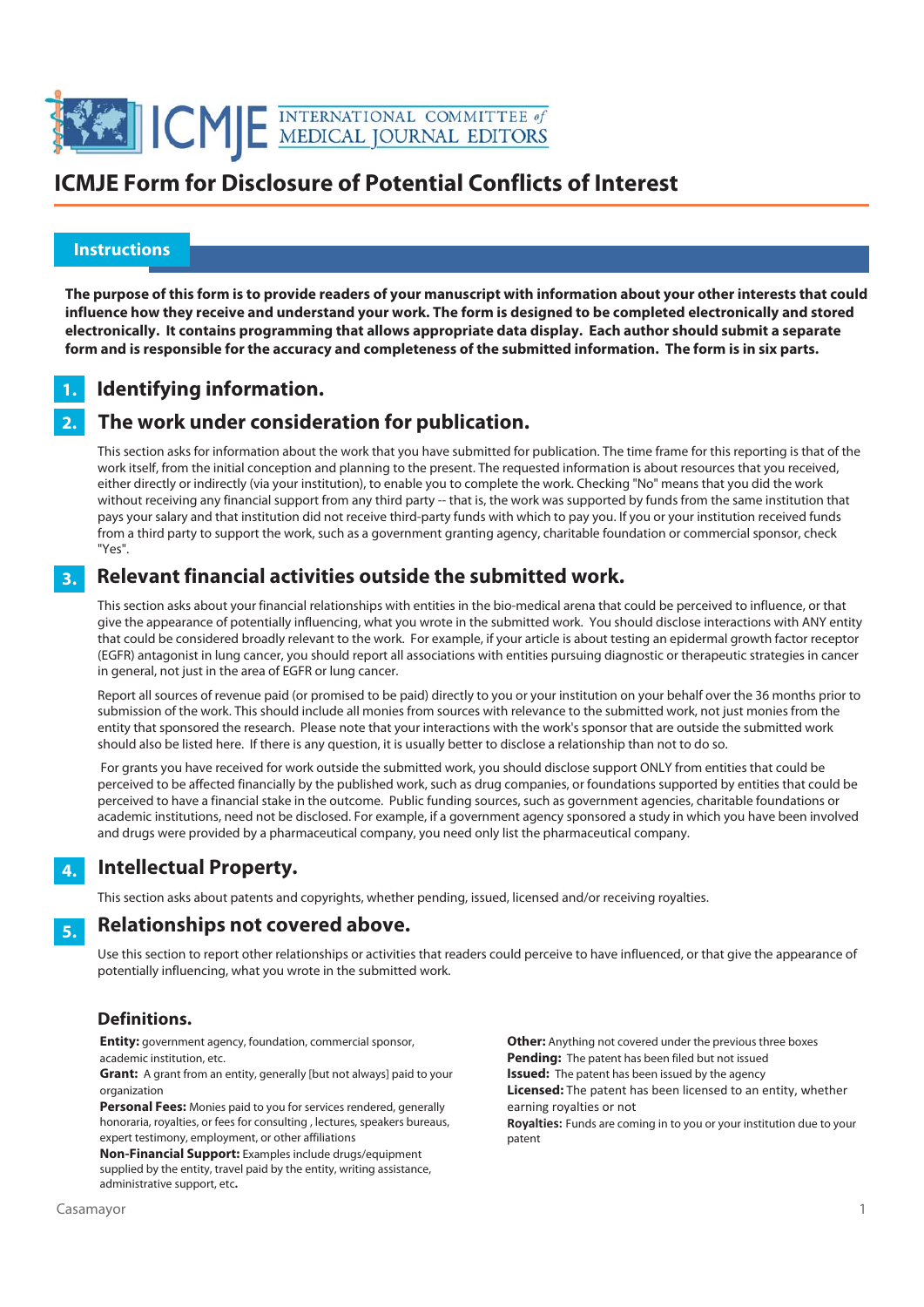

| <b>Section 1.</b><br><b>Identifying Information</b>                                                                                                                                                                                                                                                                  |                                                            |                                              |                                               |                                                                                                                                   |  |  |
|----------------------------------------------------------------------------------------------------------------------------------------------------------------------------------------------------------------------------------------------------------------------------------------------------------------------|------------------------------------------------------------|----------------------------------------------|-----------------------------------------------|-----------------------------------------------------------------------------------------------------------------------------------|--|--|
| 1. Given Name (First Name)<br>Montserrat                                                                                                                                                                                                                                                                             | 2. Surname (Last Name)<br>Casamayor                        |                                              |                                               | 3. Date<br>04-December-2017                                                                                                       |  |  |
| 4. Are you the corresponding author?                                                                                                                                                                                                                                                                                 | $\sqrt{ N}$<br>Yes                                         |                                              | Corresponding Author's Name<br>Karen DiDonato |                                                                                                                                   |  |  |
| 5. Manuscript Title<br>Administration of intravenous morphine for acute pain in the emergency department inflicts a substantial economic burden<br>in Europe                                                                                                                                                         |                                                            |                                              |                                               |                                                                                                                                   |  |  |
| 6. Manuscript Identifying Number (if you know it)                                                                                                                                                                                                                                                                    |                                                            |                                              |                                               |                                                                                                                                   |  |  |
|                                                                                                                                                                                                                                                                                                                      |                                                            |                                              |                                               |                                                                                                                                   |  |  |
| <b>Section 2.</b><br>The Work Under Consideration for Publication                                                                                                                                                                                                                                                    |                                                            |                                              |                                               |                                                                                                                                   |  |  |
| Did you or your institution at any time receive payment or services from a third party (government, commercial, private foundation, etc.) for<br>any aspect of the submitted work (including but not limited to grants, data monitoring board, study design, manuscript preparation,<br>statistical analysis, etc.)? |                                                            |                                              |                                               |                                                                                                                                   |  |  |
| Are there any relevant conflicts of interest?<br>If yes, please fill out the appropriate information below. If you have more than one entity press the "ADD" button to add a row.<br>Excess rows can be removed by pressing the "X" button.                                                                          | $\sqrt{\mathsf{Yes}}$                                      | No                                           |                                               |                                                                                                                                   |  |  |
| <b>Name of Institution/Company</b>                                                                                                                                                                                                                                                                                   | <b>Personal</b><br>Grant <sup>?</sup><br>Fees <sup>?</sup> | <b>Non-Financial</b><br>Support <sup>:</sup> | Other:                                        | <b>Comments</b>                                                                                                                   |  |  |
| AcelRx                                                                                                                                                                                                                                                                                                               |                                                            |                                              | $\blacktriangledown$                          | I am a paid employee of IQVIA which<br>received professional service fees<br>from AcelRx for developing the<br>microcosting model |  |  |
|                                                                                                                                                                                                                                                                                                                      |                                                            |                                              |                                               |                                                                                                                                   |  |  |
| $\mathcal{L}$ and the set of $\mathcal{L}$                                                                                                                                                                                                                                                                           |                                                            |                                              |                                               |                                                                                                                                   |  |  |

### **Rection 3.** Relevant financial activities outside the submitted work.

Place a check in the appropriate boxes in the table to indicate whether you have financial relationships (regardless of amount of compensation) with entities as described in the instructions. Use one line for each entity; add as many lines as you need by clicking the "Add +" box. You should report relationships that were **present during the 36 months prior to publication**.

Are there any relevant conflicts of interest?  $\boxed{\checkmark}$  Yes  $\boxed{\phantom{\checkmark}}$  No

If yes, please fill out the appropriate information below.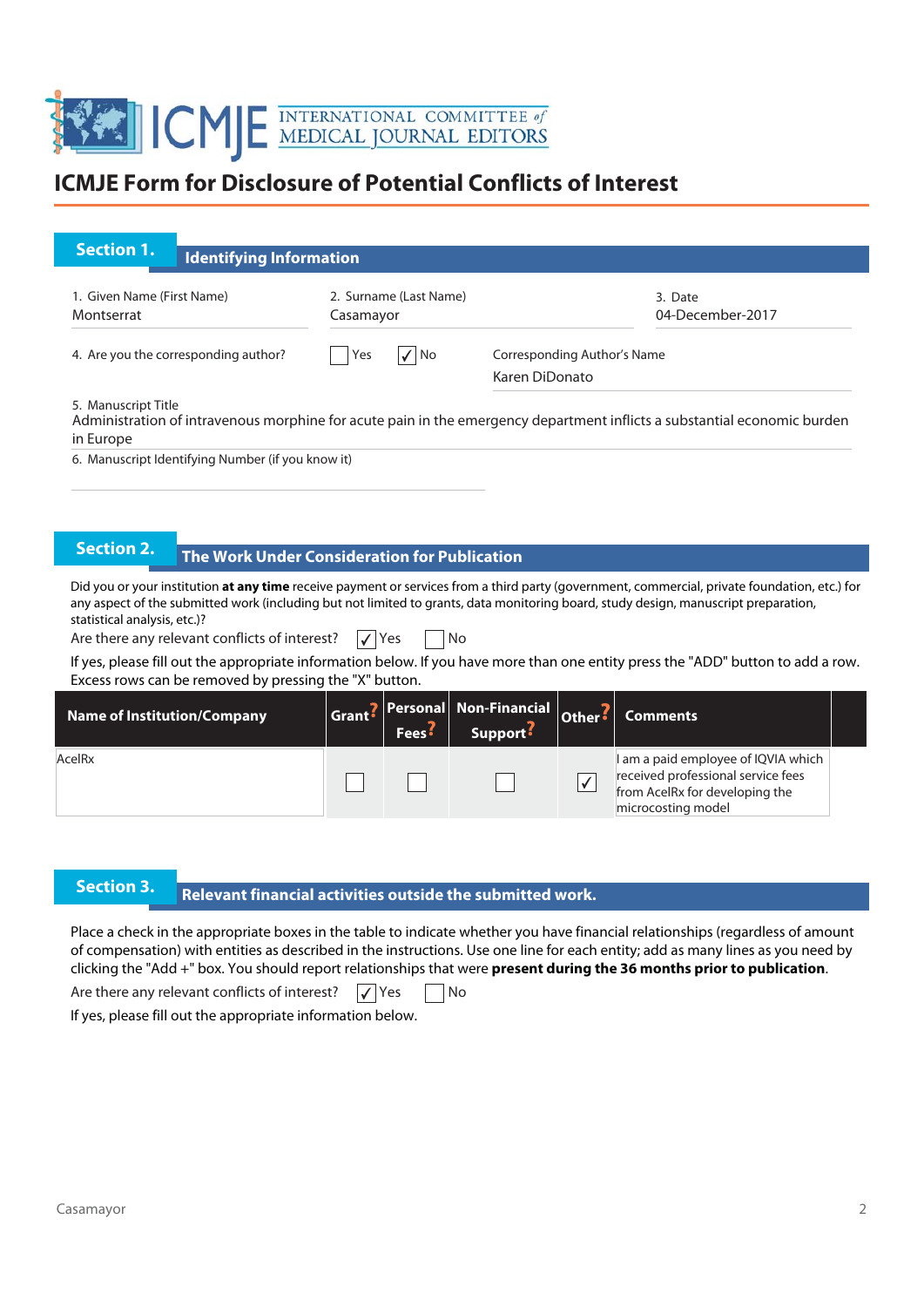

| <b>Name of Entity</b> | Fees <sup>5</sup> | Grant? Personal Non-Financial Other?<br>Support <sup>:</sup> | Comments                                                                                                                                                         |  |
|-----------------------|-------------------|--------------------------------------------------------------|------------------------------------------------------------------------------------------------------------------------------------------------------------------|--|
| <b>IOVIA</b>          |                   |                                                              | I am a paid employee of IQVIA which<br>receives professional service fees<br>from a large number of sponsors for a<br>large number of activities in<br>biopharma |  |

# **Intellectual Property -- Patents & Copyrights**

Do you have any patents, whether planned, pending or issued, broadly relevant to the work?  $\Box$  Yes  $\Box$  No

## **Section 5.** Relationships not covered above

Are there other relationships or activities that readers could perceive to have influenced, or that give the appearance of potentially influencing, what you wrote in the submitted work?

Yes, the following relationships/conditions/circumstances are present (explain below):

 $\sqrt{\sqrt{}}$  No other relationships/conditions/circumstances that present a potential conflict of interest

At the time of manuscript acceptance, journals will ask authors to confirm and, if necessary, update their disclosure statements. On occasion, journals may ask authors to disclose further information about reported relationships.

### **Section 6. Disclosure Statement**

Based on the above disclosures, this form will automatically generate a disclosure statement, which will appear in the box below.

Dr. Casamayor reports other from AcelRx, during the conduct of the study; other from IQVIA, outside the submitted work; .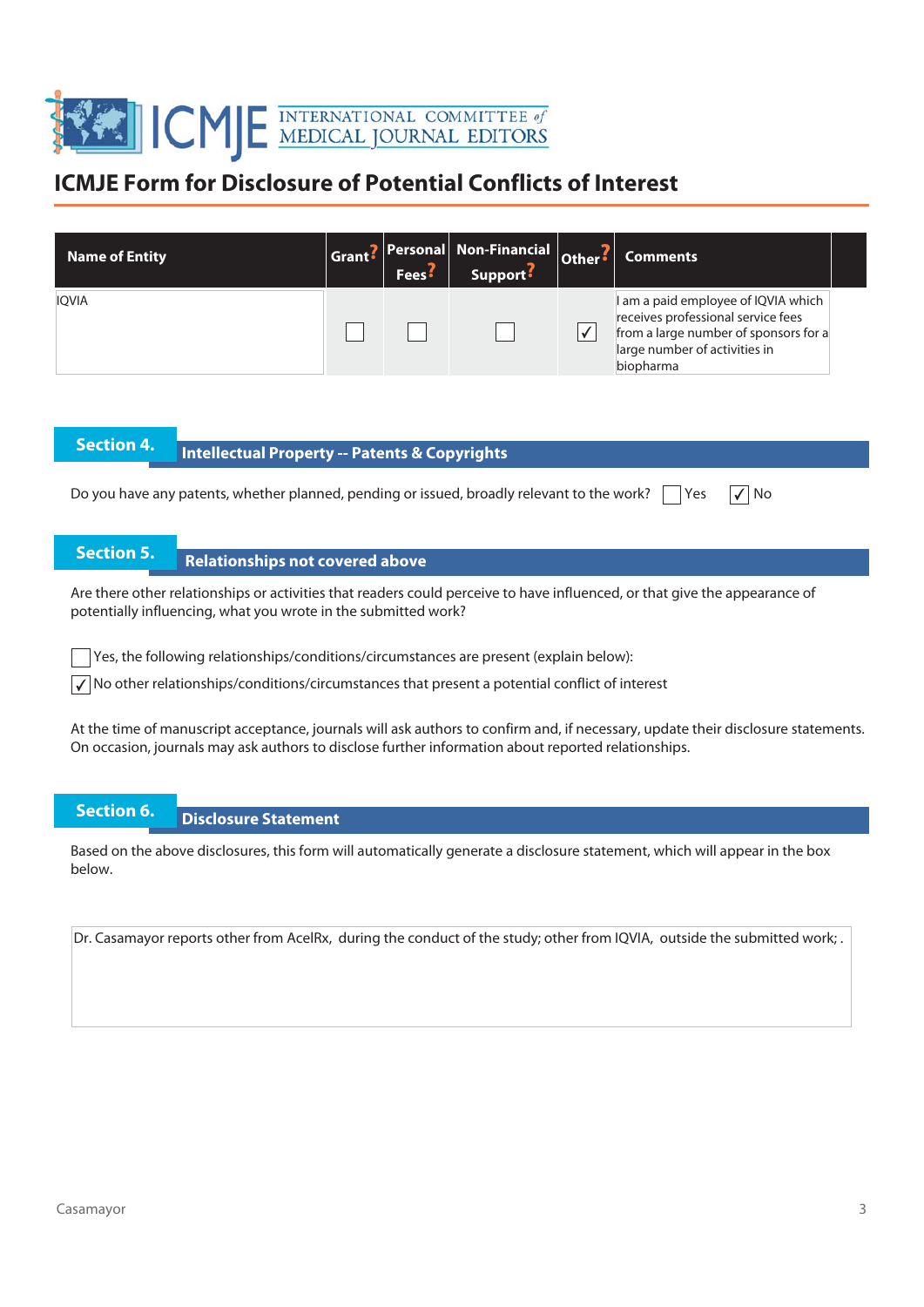

#### **Evaluation and Feedback**

Please visit http://www.icmje.org/cgi-bin/feedback to provide feedback on your experience with completing this form.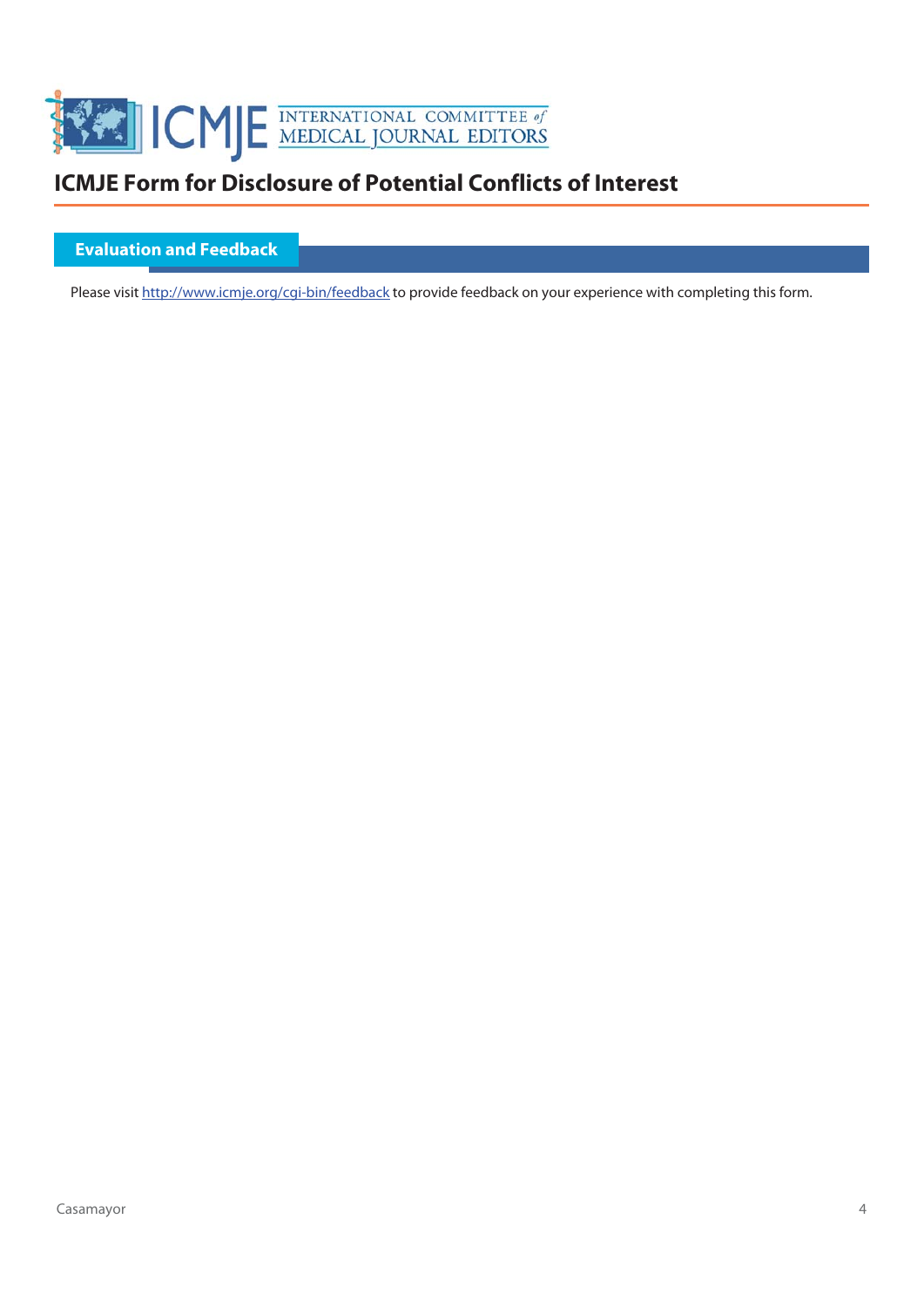

| <b>Section 1.</b><br><b>Identifying Information</b>                                                                                                                                                                  |                                                |                                              |           |                                                                             |  |  |  |
|----------------------------------------------------------------------------------------------------------------------------------------------------------------------------------------------------------------------|------------------------------------------------|----------------------------------------------|-----------|-----------------------------------------------------------------------------|--|--|--|
| 1. Given Name (First Name)<br>Karen                                                                                                                                                                                  | 2. Surname (Last Name)<br>DiDonato             |                                              |           | 3. Date<br>28-November-2017                                                 |  |  |  |
| 4. Are you the corresponding author?                                                                                                                                                                                 | Yes<br>No                                      |                                              |           |                                                                             |  |  |  |
| 5. Manuscript Title<br>Administration of intravenous morphine for acute pain in the emergency department inflicts a substantial economic burden<br>in Europe<br>6. Manuscript Identifying Number (if you know it)    |                                                |                                              |           |                                                                             |  |  |  |
| <b>Section 2.</b><br>The Work Under Consideration for Publication<br>Did you or your institution at any time receive payment or services from a third party (government, commercial, private foundation, etc.) for   |                                                |                                              |           |                                                                             |  |  |  |
| any aspect of the submitted work (including but not limited to grants, data monitoring board, study design, manuscript preparation,<br>statistical analysis, etc.)?<br>Are there any relevant conflicts of interest? | $\sqrt{Y}$ es<br><b>No</b>                     |                                              |           |                                                                             |  |  |  |
|                                                                                                                                                                                                                      |                                                |                                              |           |                                                                             |  |  |  |
| If yes, please fill out the appropriate information below. If you have more than one entity press the "ADD" button to add a row.<br>Excess rows can be removed by pressing the "X" button.                           |                                                |                                              |           |                                                                             |  |  |  |
| <b>Name of Institution/Company</b>                                                                                                                                                                                   | <b>Personal</b><br>Grant?<br>Fees <sup>:</sup> | <b>Non-Financial</b><br>Support <sup>?</sup> | Other:    | <b>Comments</b>                                                             |  |  |  |
| Ashfield Healthcare Communications Limited.                                                                                                                                                                          |                                                |                                              | $\sqrt{}$ | Some copy-edit services for this<br>manuscript were provided by<br>Ashfield |  |  |  |

### **Relevant financial activities outside the submitted work. Section 3. Relevant financial activities** outside the submitted work.

Place a check in the appropriate boxes in the table to indicate whether you have financial relationships (regardless of amount of compensation) with entities as described in the instructions. Use one line for each entity; add as many lines as you need by clicking the "Add +" box. You should report relationships that were **present during the 36 months prior to publication**.

Are there any relevant conflicts of interest?  $\Box$  Yes  $\Box$  No

If yes, please fill out the appropriate information below.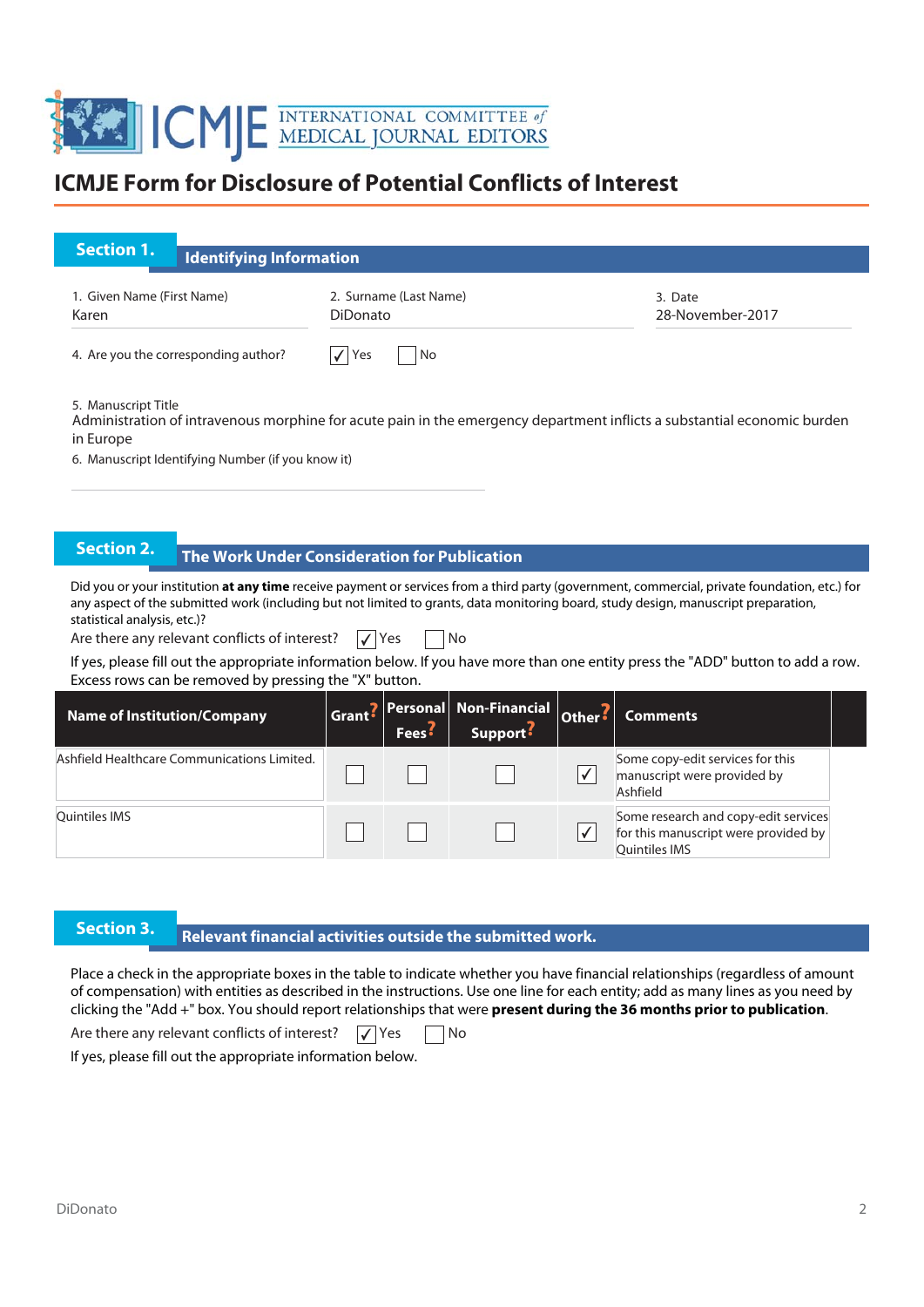

| <b>Name of Entity</b>                                                                                                                                                                                                                    | Grant <sup>?</sup>                                                                                                                                                                           | Personal I<br>Fees <sup>5</sup> | Non-Financial<br>Support: | Other:       | <b>Comments</b>                                                  |  |
|------------------------------------------------------------------------------------------------------------------------------------------------------------------------------------------------------------------------------------------|----------------------------------------------------------------------------------------------------------------------------------------------------------------------------------------------|---------------------------------|---------------------------|--------------|------------------------------------------------------------------|--|
| <b>AcelRx Pharmaceuticals</b>                                                                                                                                                                                                            |                                                                                                                                                                                              |                                 |                           | $\checkmark$ | Karen DiDonato is an employee of<br>AcelRx Pharmaceuticals, Inc. |  |
|                                                                                                                                                                                                                                          |                                                                                                                                                                                              |                                 |                           |              |                                                                  |  |
| <b>Section 4.</b><br><b>Intellectual Property -- Patents &amp; Copyrights</b>                                                                                                                                                            |                                                                                                                                                                                              |                                 |                           |              |                                                                  |  |
| Do you have any patents, whether planned, pending or issued, broadly relevant to the work?                                                                                                                                               |                                                                                                                                                                                              |                                 |                           |              | l No<br>Yes                                                      |  |
|                                                                                                                                                                                                                                          |                                                                                                                                                                                              |                                 |                           |              |                                                                  |  |
| <b>Section 5.</b><br><b>Relationships not covered above</b>                                                                                                                                                                              |                                                                                                                                                                                              |                                 |                           |              |                                                                  |  |
|                                                                                                                                                                                                                                          | Are there other relationships or activities that readers could perceive to have influenced, or that give the appearance of<br>potentially influencing, what you wrote in the submitted work? |                                 |                           |              |                                                                  |  |
| Yes, the following relationships/conditions/circumstances are present (explain below):                                                                                                                                                   |                                                                                                                                                                                              |                                 |                           |              |                                                                  |  |
| $\sqrt{}$ No other relationships/conditions/circumstances that present a potential conflict of interest                                                                                                                                  |                                                                                                                                                                                              |                                 |                           |              |                                                                  |  |
| At the time of manuscript acceptance, journals will ask authors to confirm and, if necessary, update their disclosure statements.<br>On occasion, journals may ask authors to disclose further information about reported relationships. |                                                                                                                                                                                              |                                 |                           |              |                                                                  |  |

**Section 6. Disclosure Statement** 

Based on the above disclosures, this form will automatically generate a disclosure statement, which will appear in the box below.

Dr. DiDonato reports other from Ashfield Healthcare Communications Limited. , other from Quintiles IMS, during the conduct of the study; other from AcelRx Pharmaceuticals, outside the submitted work; .

#### **Evaluation and Feedback**

Please visit http://www.icmje.org/cgi-bin/feedback to provide feedback on your experience with completing this form.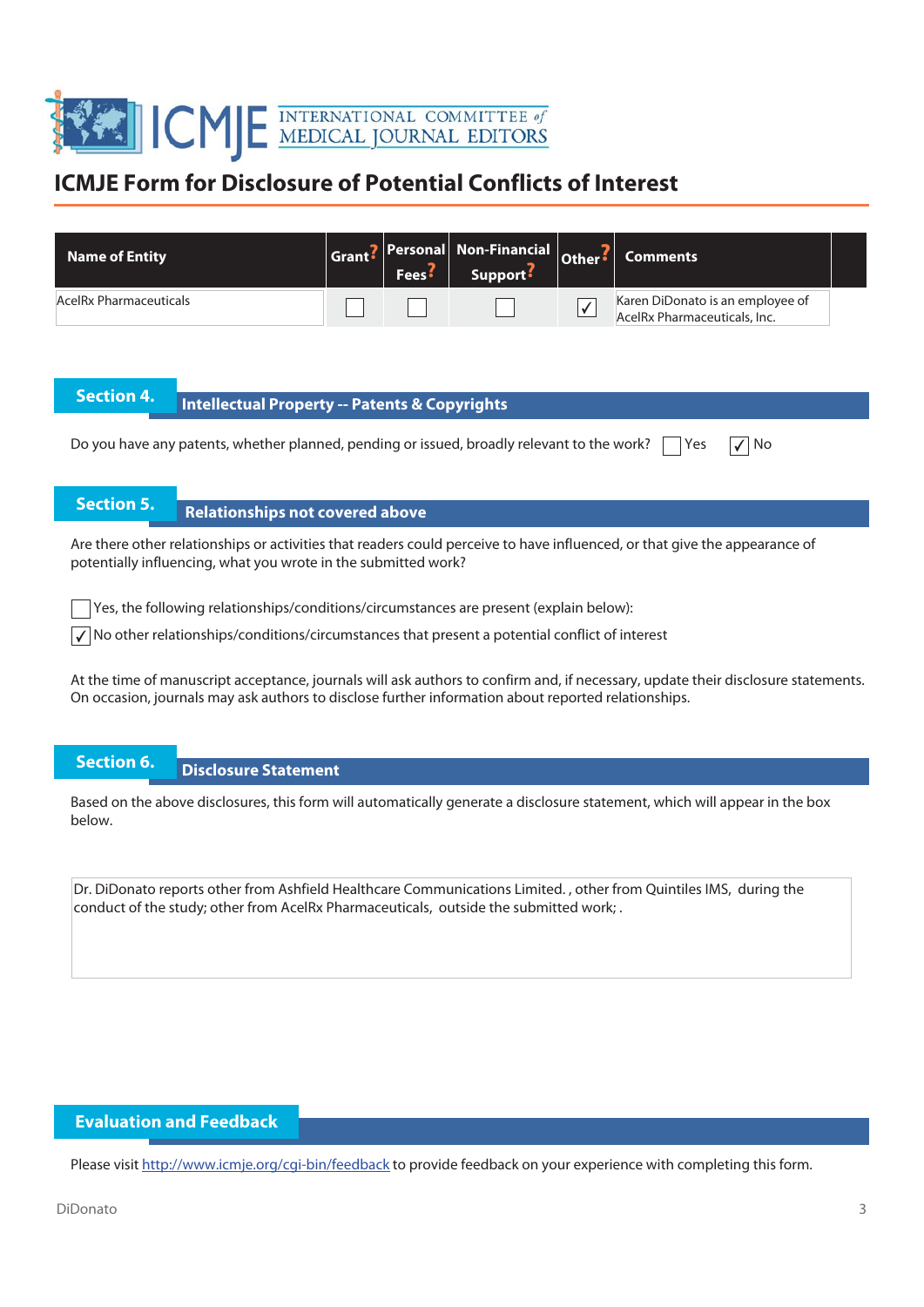

| <b>Section 1.</b><br><b>Identifying Information</b>                                                                                                                                                                                                                                                                  |                                                     |                                              |                                               |                                                                                                                                   |  |
|----------------------------------------------------------------------------------------------------------------------------------------------------------------------------------------------------------------------------------------------------------------------------------------------------------------------|-----------------------------------------------------|----------------------------------------------|-----------------------------------------------|-----------------------------------------------------------------------------------------------------------------------------------|--|
| 1. Given Name (First Name)<br>Marc                                                                                                                                                                                                                                                                                   | 2. Surname (Last Name)<br>Hennebert                 |                                              |                                               | 3. Date<br>11-December-2017                                                                                                       |  |
| 4. Are you the corresponding author?                                                                                                                                                                                                                                                                                 | $\sqrt{ N}$<br>Yes                                  |                                              | Corresponding Author's Name<br>Karen DiDonato |                                                                                                                                   |  |
| 5. Manuscript Title<br>Administration of intravenous morphine for acute pain in the emergency department inflicts a substantial economic burden<br>in Europe                                                                                                                                                         |                                                     |                                              |                                               |                                                                                                                                   |  |
| 6. Manuscript Identifying Number (if you know it)                                                                                                                                                                                                                                                                    |                                                     |                                              |                                               |                                                                                                                                   |  |
|                                                                                                                                                                                                                                                                                                                      |                                                     |                                              |                                               |                                                                                                                                   |  |
| <b>Section 2.</b>                                                                                                                                                                                                                                                                                                    | <b>The Work Under Consideration for Publication</b> |                                              |                                               |                                                                                                                                   |  |
| Did you or your institution at any time receive payment or services from a third party (government, commercial, private foundation, etc.) for<br>any aspect of the submitted work (including but not limited to grants, data monitoring board, study design, manuscript preparation,<br>statistical analysis, etc.)? |                                                     |                                              |                                               |                                                                                                                                   |  |
| Are there any relevant conflicts of interest?                                                                                                                                                                                                                                                                        | No<br>$\sqrt{\mathsf{Yes}}$                         |                                              |                                               |                                                                                                                                   |  |
| If yes, please fill out the appropriate information below. If you have more than one entity press the "ADD" button to add a row.<br>Excess rows can be removed by pressing the "X" button.                                                                                                                           |                                                     |                                              |                                               |                                                                                                                                   |  |
| <b>Name of Institution/Company</b>                                                                                                                                                                                                                                                                                   | Personal<br>Grant?<br>Fees <sup>5</sup>             | <b>Non-Financial</b><br>Support <sup>:</sup> | Other:                                        | <b>Comments</b>                                                                                                                   |  |
| AcelRx                                                                                                                                                                                                                                                                                                               |                                                     |                                              | $\sqrt{}$                                     | I am a paid employee of IQVIA which<br>received professional service fees<br>from AcelRx for developing the<br>microcosting model |  |
|                                                                                                                                                                                                                                                                                                                      |                                                     |                                              |                                               |                                                                                                                                   |  |
|                                                                                                                                                                                                                                                                                                                      |                                                     |                                              |                                               |                                                                                                                                   |  |

### **Relevant financial activities outside the submitted work. Section 3. Propendig activates**

Place a check in the appropriate boxes in the table to indicate whether you have financial relationships (regardless of amount of compensation) with entities as described in the instructions. Use one line for each entity; add as many lines as you need by clicking the "Add +" box. You should report relationships that were **present during the 36 months prior to publication**.

Are there any relevant conflicts of interest?  $\boxed{\checkmark}$  Yes  $\boxed{\phantom{\checkmark}}$  No

If yes, please fill out the appropriate information below.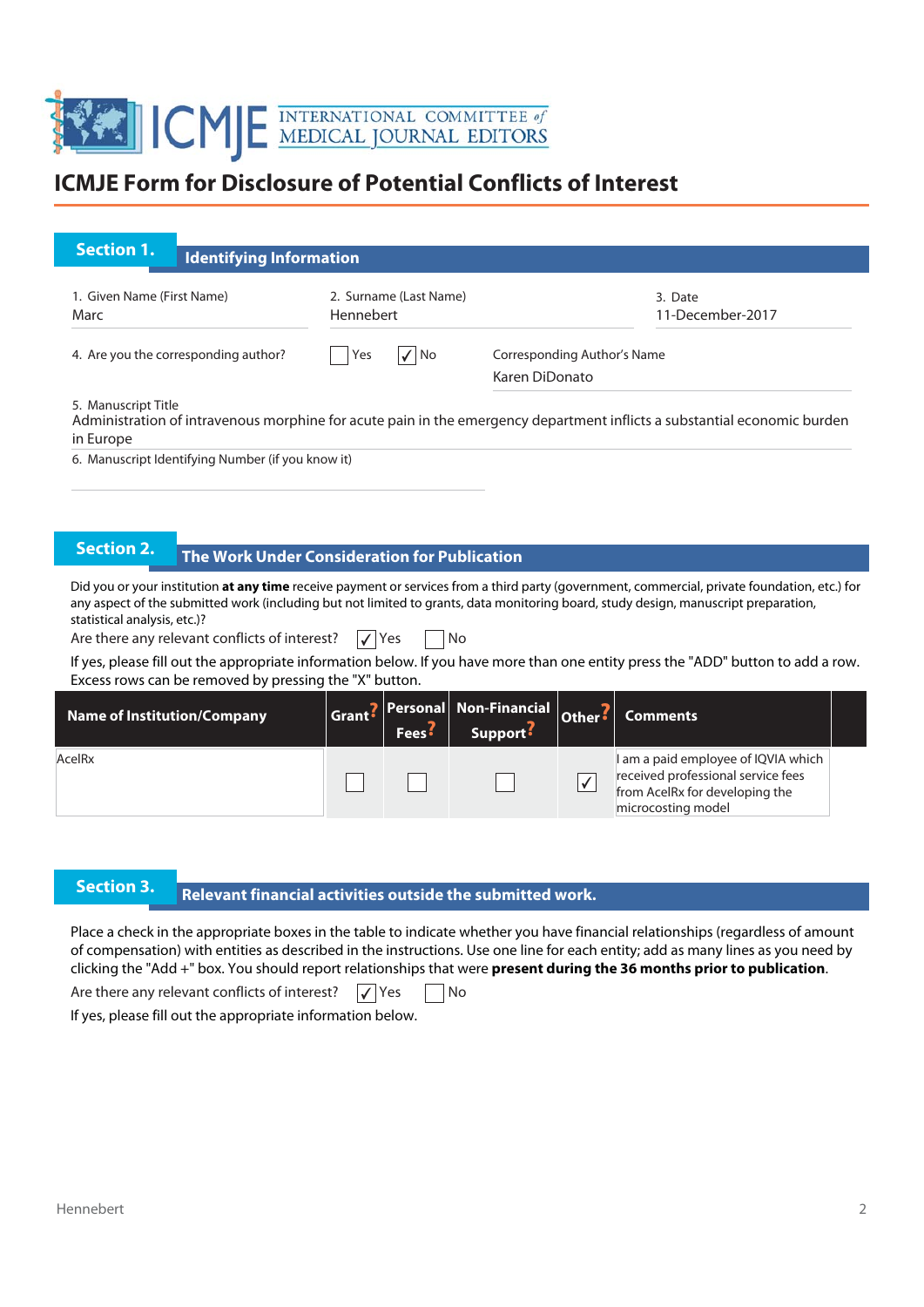

| <b>Name of Entity</b> | <b>Fees</b> : | Grant? Personal Non-Financial Other?<br>Support <sup>:</sup> | <b>Comments</b>                                                                                                                                                  |  |
|-----------------------|---------------|--------------------------------------------------------------|------------------------------------------------------------------------------------------------------------------------------------------------------------------|--|
| <b>IOVIA</b>          |               |                                                              | I am a paid employee of IQVIA which<br>receives professional service fees<br>from a large number of sponsors for a<br>large number of activities in<br>biopharma |  |

# **Intellectual Property -- Patents & Copyrights**

Do you have any patents, whether planned, pending or issued, broadly relevant to the work?  $\Box$  Yes  $\Box$  No

## **Section 5.** Relationships not covered above

Are there other relationships or activities that readers could perceive to have influenced, or that give the appearance of potentially influencing, what you wrote in the submitted work?

Yes, the following relationships/conditions/circumstances are present (explain below):

 $\sqrt{\sqrt{}}$  No other relationships/conditions/circumstances that present a potential conflict of interest

At the time of manuscript acceptance, journals will ask authors to confirm and, if necessary, update their disclosure statements. On occasion, journals may ask authors to disclose further information about reported relationships.

### **Section 6. Disclosure Statement**

Based on the above disclosures, this form will automatically generate a disclosure statement, which will appear in the box below.

Dr. Hennebert reports other from AcelRx, during the conduct of the study; other from IQVIA, outside the submitted work; .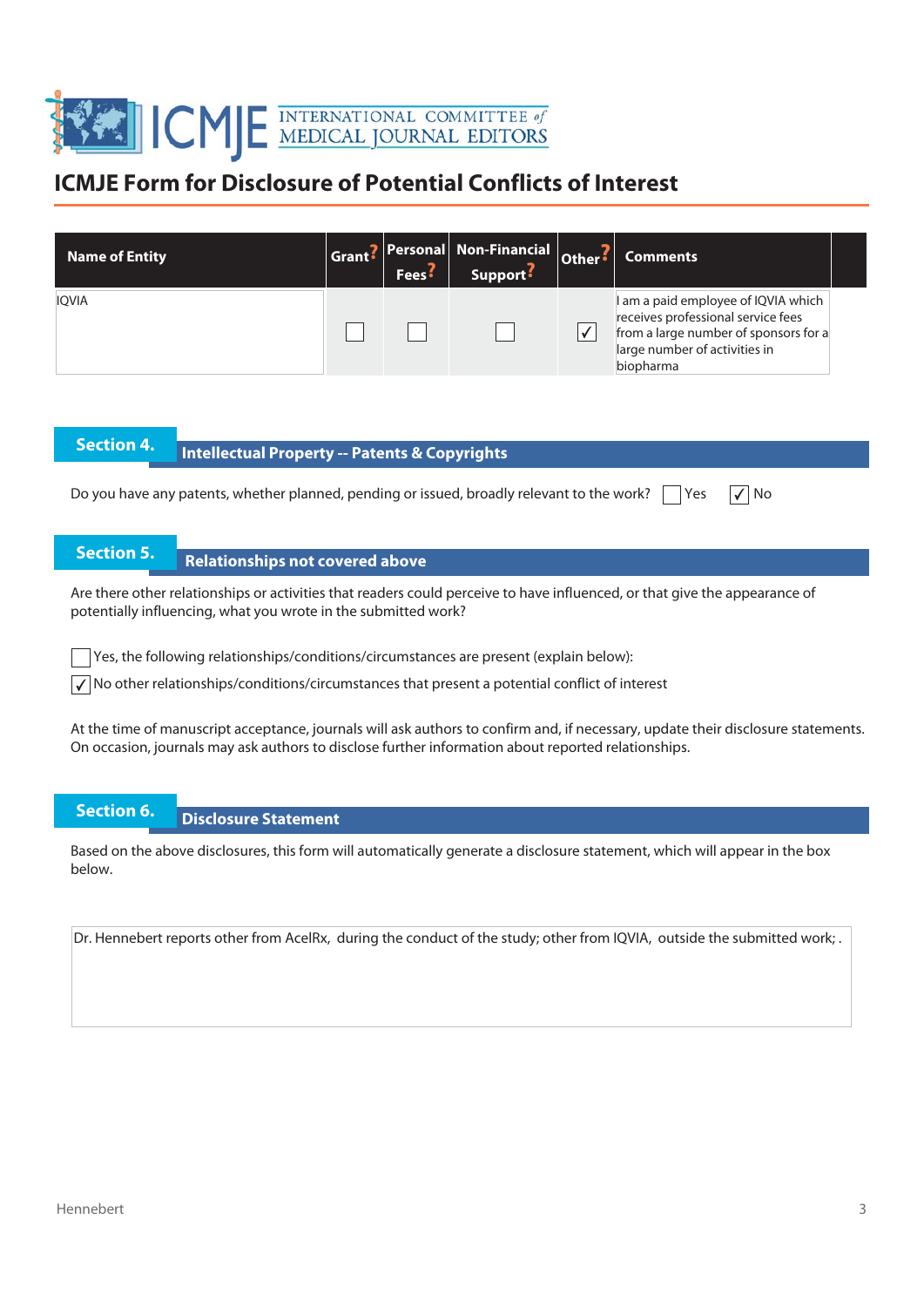

#### **Evaluation and Feedback**

Please visit http://www.icmje.org/cgi-bin/feedback to provide feedback on your experience with completing this form.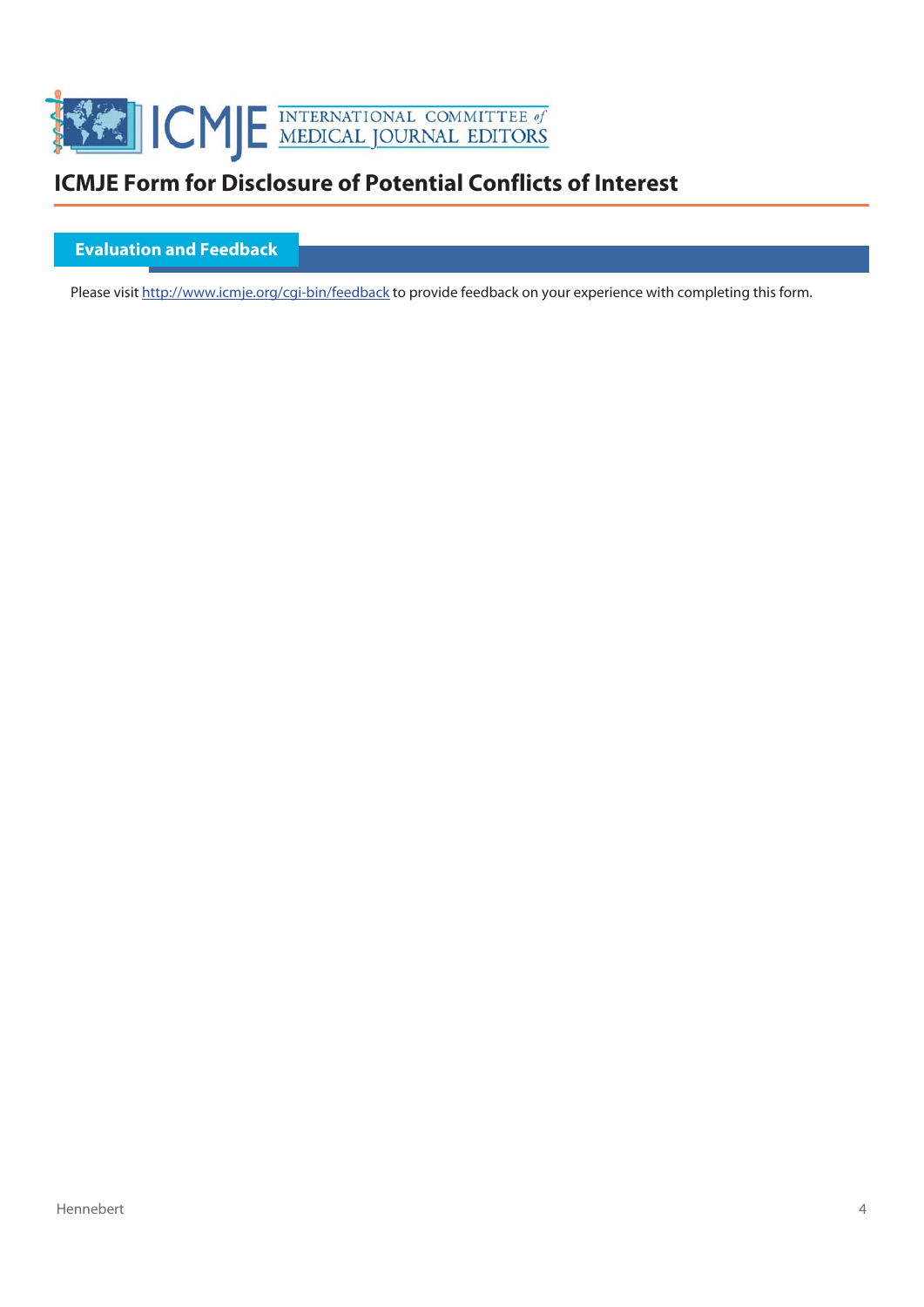

| <b>Section 1.</b>                                                                                                                                                                                                                                                                                                                                                                                                                                                                                                      |                                                                                                                                                 | <b>Identifying Information</b>                           |                                                                                                                                     |                                                                                                                                               |  |  |  |
|------------------------------------------------------------------------------------------------------------------------------------------------------------------------------------------------------------------------------------------------------------------------------------------------------------------------------------------------------------------------------------------------------------------------------------------------------------------------------------------------------------------------|-------------------------------------------------------------------------------------------------------------------------------------------------|----------------------------------------------------------|-------------------------------------------------------------------------------------------------------------------------------------|-----------------------------------------------------------------------------------------------------------------------------------------------|--|--|--|
| 1. Given Name (First Name)<br>Luca                                                                                                                                                                                                                                                                                                                                                                                                                                                                                     |                                                                                                                                                 | 2. Surname (Last Name)<br><b>Brazzi</b>                  |                                                                                                                                     | 3. Date<br>04-December-2017                                                                                                                   |  |  |  |
|                                                                                                                                                                                                                                                                                                                                                                                                                                                                                                                        | 4. Are you the corresponding author?                                                                                                            | √∣No<br>Yes                                              | Corresponding Author's Name<br>Karen DiDonato                                                                                       |                                                                                                                                               |  |  |  |
| in Europe                                                                                                                                                                                                                                                                                                                                                                                                                                                                                                              | 5. Manuscript Title<br>Administration of intravenous morphine for acute pain in the emergency department inflicts a substantial economic burden |                                                          |                                                                                                                                     |                                                                                                                                               |  |  |  |
|                                                                                                                                                                                                                                                                                                                                                                                                                                                                                                                        | 6. Manuscript Identifying Number (if you know it)                                                                                               |                                                          |                                                                                                                                     |                                                                                                                                               |  |  |  |
|                                                                                                                                                                                                                                                                                                                                                                                                                                                                                                                        |                                                                                                                                                 |                                                          |                                                                                                                                     |                                                                                                                                               |  |  |  |
| <b>Section 2.</b>                                                                                                                                                                                                                                                                                                                                                                                                                                                                                                      |                                                                                                                                                 | <b>The Work Under Consideration for Publication</b>      |                                                                                                                                     |                                                                                                                                               |  |  |  |
| statistical analysis, etc.)?                                                                                                                                                                                                                                                                                                                                                                                                                                                                                           | Are there any relevant conflicts of interest?                                                                                                   | No<br>Yes                                                | any aspect of the submitted work (including but not limited to grants, data monitoring board, study design, manuscript preparation, | Did you or your institution at any time receive payment or services from a third party (government, commercial, private foundation, etc.) for |  |  |  |
| <b>Section 3.</b>                                                                                                                                                                                                                                                                                                                                                                                                                                                                                                      |                                                                                                                                                 |                                                          |                                                                                                                                     |                                                                                                                                               |  |  |  |
| Relevant financial activities outside the submitted work.<br>Place a check in the appropriate boxes in the table to indicate whether you have financial relationships (regardless of amount<br>of compensation) with entities as described in the instructions. Use one line for each entity; add as many lines as you need by<br>clicking the "Add +" box. You should report relationships that were present during the 36 months prior to publication.<br>Are there any relevant conflicts of interest?<br>No<br>Yes |                                                                                                                                                 |                                                          |                                                                                                                                     |                                                                                                                                               |  |  |  |
| <b>Section 4.</b>                                                                                                                                                                                                                                                                                                                                                                                                                                                                                                      |                                                                                                                                                 | <b>Intellectual Property -- Patents &amp; Copyrights</b> |                                                                                                                                     |                                                                                                                                               |  |  |  |
|                                                                                                                                                                                                                                                                                                                                                                                                                                                                                                                        |                                                                                                                                                 |                                                          | Do you have any patents, whether planned, pending or issued, broadly relevant to the work?                                          | Yes<br>$\sqrt{ }$ No                                                                                                                          |  |  |  |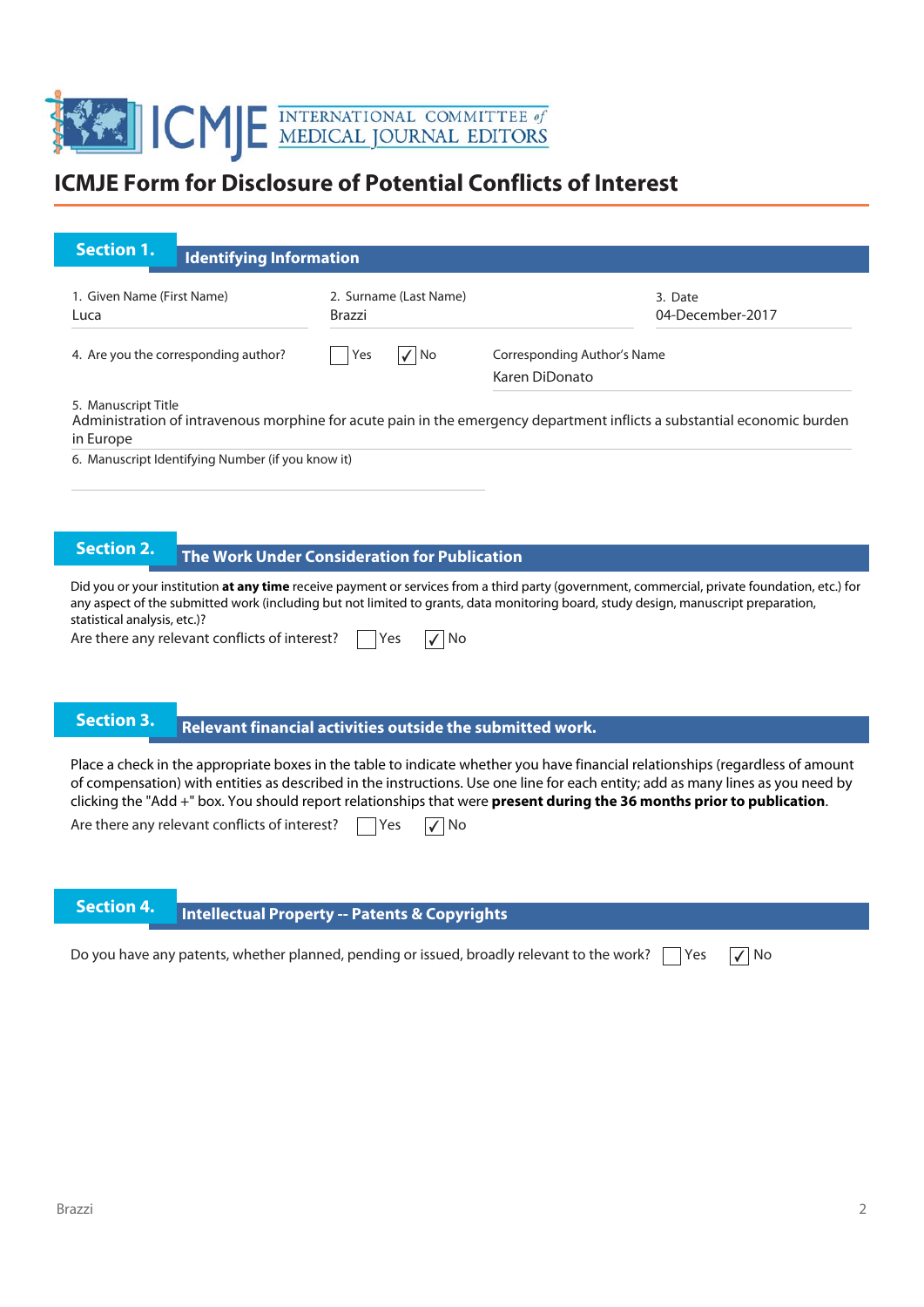

# **Section 5.** Relationships not covered above

Are there other relationships or activities that readers could perceive to have influenced, or that give the appearance of potentially influencing, what you wrote in the submitted work?

 $\Box$  Yes, the following relationships/conditions/circumstances are present (explain below):

 $\sqrt{\phantom{a}}$  No other relationships/conditions/circumstances that present a potential conflict of interest

At the time of manuscript acceptance, journals will ask authors to confirm and, if necessary, update their disclosure statements. On occasion, journals may ask authors to disclose further information about reported relationships.

### **Section 6. Disclosure Statement**

Based on the above disclosures, this form will automatically generate a disclosure statement, which will appear in the box below.

Dr. Brazzi has nothing to disclose.

#### **Evaluation and Feedback**

Please visit http://www.icmje.org/cqi-bin/feedback to provide feedback on your experience with completing this form.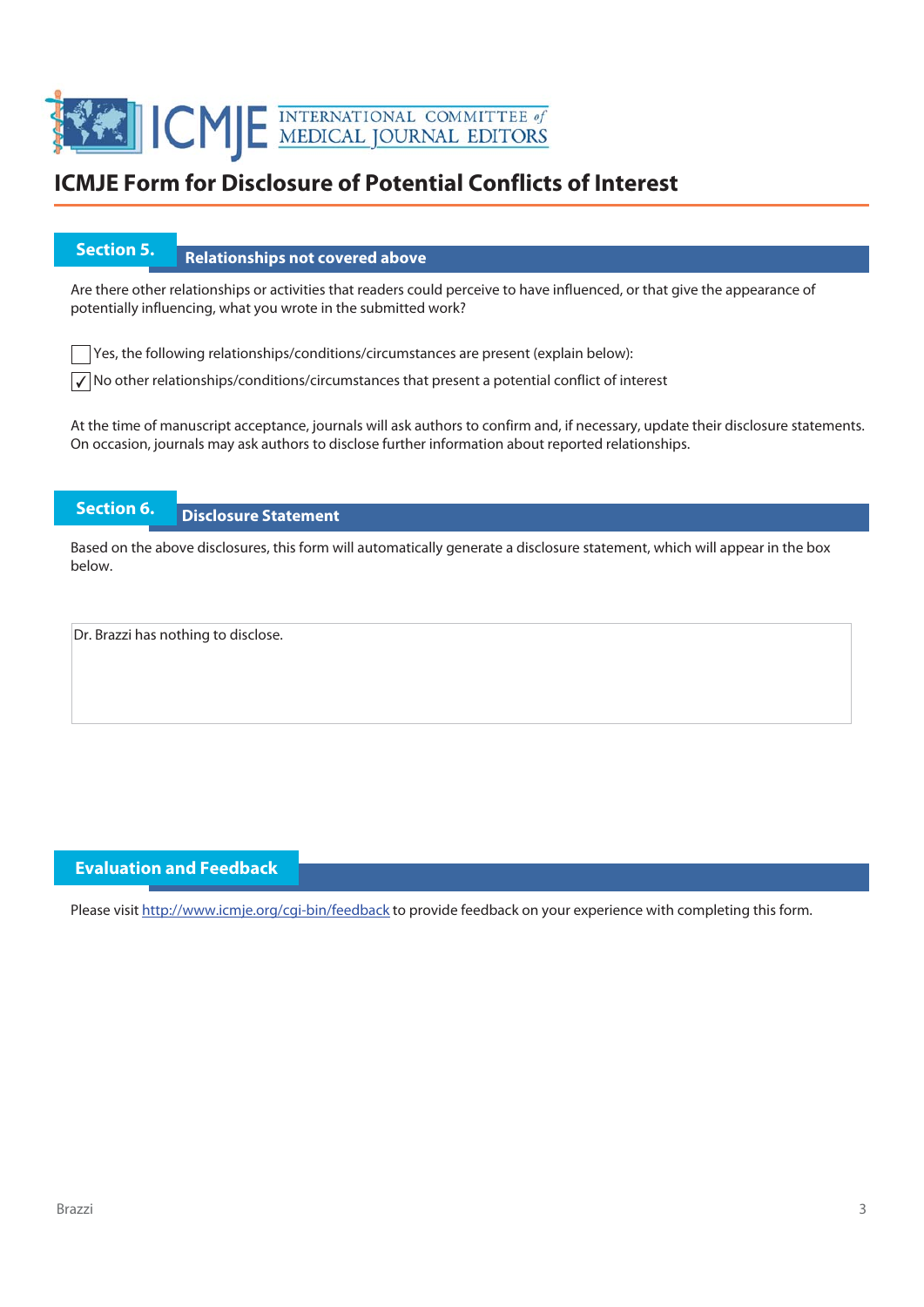

| <b>Section 1.</b>                                                                                                                                                                                                                                                                                                                                                                                                                                                                                                      | <b>Identifying Information</b>                    |                                                          |                                                                                                                                     |                                                                                                                                               |  |  |
|------------------------------------------------------------------------------------------------------------------------------------------------------------------------------------------------------------------------------------------------------------------------------------------------------------------------------------------------------------------------------------------------------------------------------------------------------------------------------------------------------------------------|---------------------------------------------------|----------------------------------------------------------|-------------------------------------------------------------------------------------------------------------------------------------|-----------------------------------------------------------------------------------------------------------------------------------------------|--|--|
| 1. Given Name (First Name)<br>Gregor                                                                                                                                                                                                                                                                                                                                                                                                                                                                                   |                                                   | 2. Surname (Last Name)<br>Prosen                         |                                                                                                                                     | 3. Date<br>11-December-2017                                                                                                                   |  |  |
|                                                                                                                                                                                                                                                                                                                                                                                                                                                                                                                        | 4. Are you the corresponding author?              | $\sqrt{ N}$<br>Yes                                       | Corresponding Author's Name<br>Karen DiDonato                                                                                       |                                                                                                                                               |  |  |
| 5. Manuscript Title<br>Administration of intravenous morphine for acute pain in the emergency department inflicts a substantial economic burden<br>in Europe                                                                                                                                                                                                                                                                                                                                                           |                                                   |                                                          |                                                                                                                                     |                                                                                                                                               |  |  |
|                                                                                                                                                                                                                                                                                                                                                                                                                                                                                                                        | 6. Manuscript Identifying Number (if you know it) |                                                          |                                                                                                                                     |                                                                                                                                               |  |  |
|                                                                                                                                                                                                                                                                                                                                                                                                                                                                                                                        |                                                   |                                                          |                                                                                                                                     |                                                                                                                                               |  |  |
| <b>Section 2.</b>                                                                                                                                                                                                                                                                                                                                                                                                                                                                                                      |                                                   | <b>The Work Under Consideration for Publication</b>      |                                                                                                                                     |                                                                                                                                               |  |  |
| statistical analysis, etc.)?                                                                                                                                                                                                                                                                                                                                                                                                                                                                                           | Are there any relevant conflicts of interest?     | No<br>Yes                                                | any aspect of the submitted work (including but not limited to grants, data monitoring board, study design, manuscript preparation, | Did you or your institution at any time receive payment or services from a third party (government, commercial, private foundation, etc.) for |  |  |
| <b>Section 3.</b>                                                                                                                                                                                                                                                                                                                                                                                                                                                                                                      |                                                   |                                                          |                                                                                                                                     |                                                                                                                                               |  |  |
| Relevant financial activities outside the submitted work.<br>Place a check in the appropriate boxes in the table to indicate whether you have financial relationships (regardless of amount<br>of compensation) with entities as described in the instructions. Use one line for each entity; add as many lines as you need by<br>clicking the "Add +" box. You should report relationships that were present during the 36 months prior to publication.<br>Are there any relevant conflicts of interest?<br>No<br>Yes |                                                   |                                                          |                                                                                                                                     |                                                                                                                                               |  |  |
| <b>Section 4.</b>                                                                                                                                                                                                                                                                                                                                                                                                                                                                                                      |                                                   | <b>Intellectual Property -- Patents &amp; Copyrights</b> |                                                                                                                                     |                                                                                                                                               |  |  |
|                                                                                                                                                                                                                                                                                                                                                                                                                                                                                                                        |                                                   |                                                          | Do you have any patents, whether planned, pending or issued, broadly relevant to the work?                                          | Yes<br>$\sqrt{ }$ No                                                                                                                          |  |  |